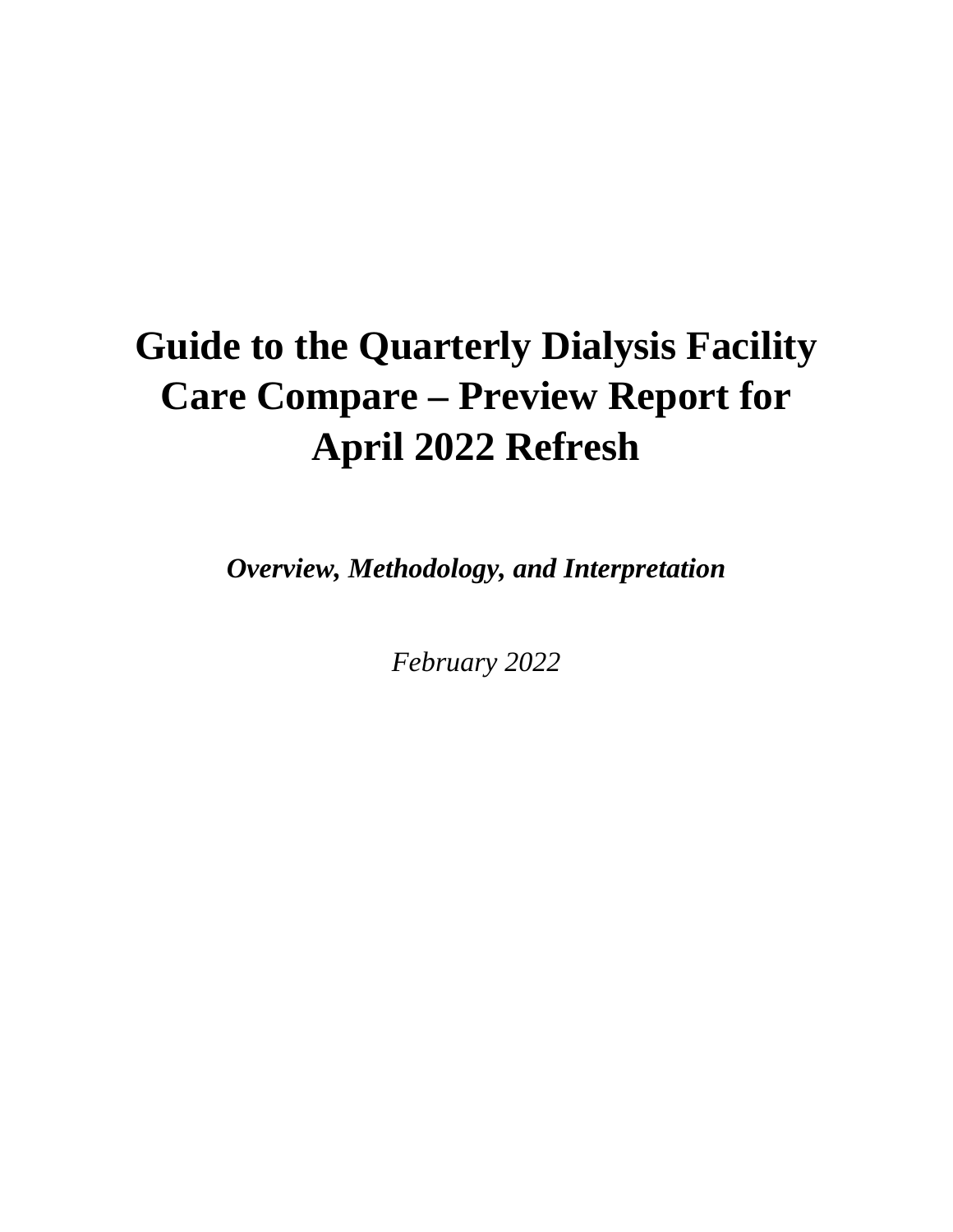Guide to the Modified Measures Table for the Quarterly Dialysis Facility Care Compare Report February 2022

## Table of Contents

| I. PURPOSE OF THIS GUIDE AND THE QUARTERLY DIALYSIS FACILITY CARE COMPARE |  |
|---------------------------------------------------------------------------|--|
|                                                                           |  |
| III. PATIENT EXPERIENCE OF CARE BASED ON ICH CAHPS SURVEY 10/16/2020 -    |  |
|                                                                           |  |
|                                                                           |  |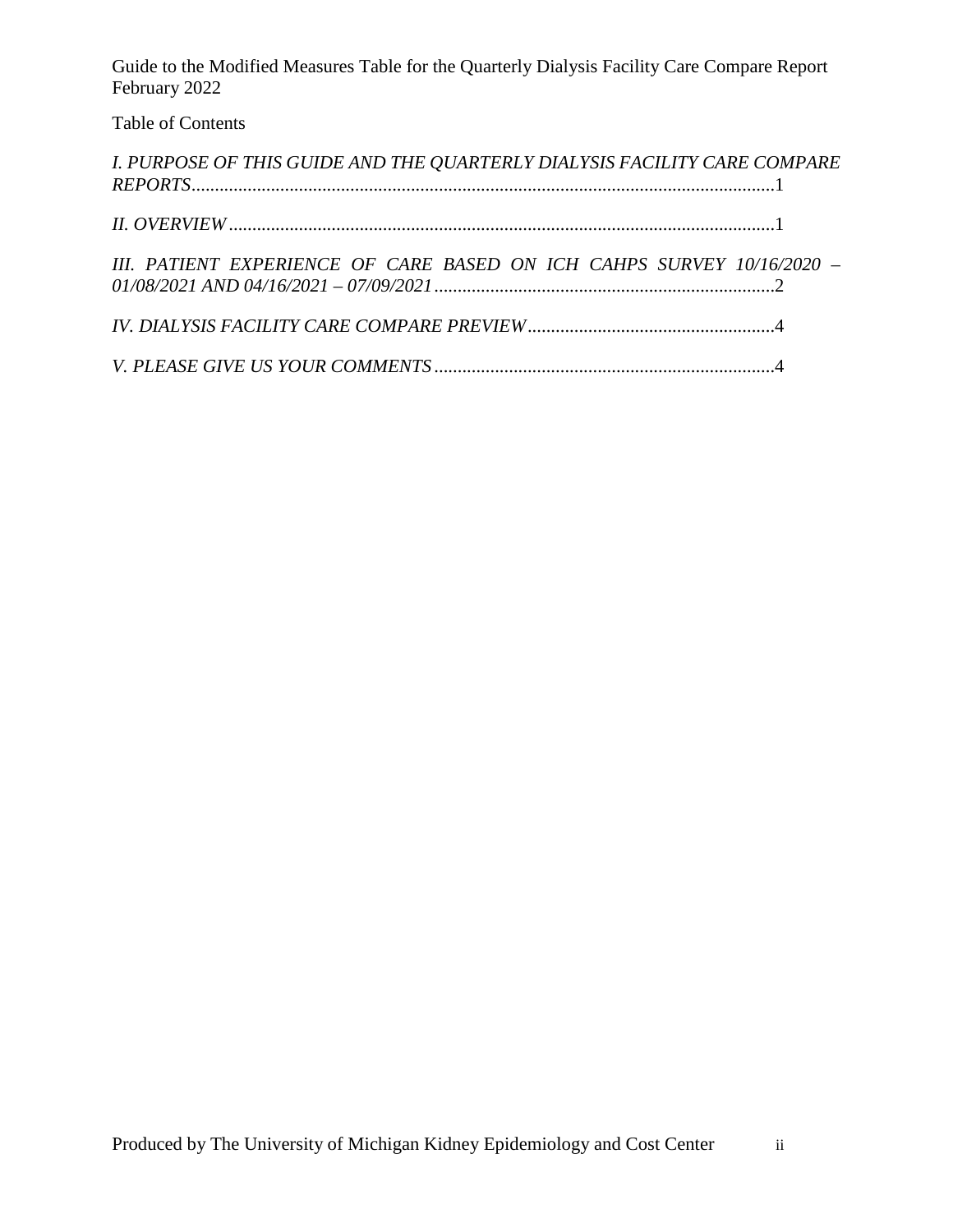Guide to the Modified Measures Table for the Quarterly Dialysis Facility Care Compare Report February 2022

# <span id="page-2-0"></span>*I. Purpose of this Guide and the Quarterly Dialysis Facility Care Compare Reports*

This guide explains in detail the contents of the Quarterly Dialysis Facility Care Compare (QDFCC) on Medicare.gov reports that were prepared for each dialysis facility under contract to the Centers for Medicare & Medicaid Services (CMS). Included here are the reports' objectives, discussions of methodological issues relevant to particular sections of each report, and descriptions of each data summary.

The QDFCC report provides facilities with advance notice of their updated quality measures that will be reported on Dialysis Facility Care Compare (DFCC) on Medicare.gov, allowing dialysis patients to review and compare characteristics and quality information on dialysis facilities in the state and nation.

We welcome your participation and feedback concerning the clarity, utility, limitations, and accuracy of this report. You will find information on how to directly provide feedback to us at the University of Michigan Kidney Epidemiology and Cost Center (UM-KECC) in Section V.

### <span id="page-2-1"></span>*II. Overview*

The University of Michigan Kidney Epidemiology and Cost Center has produced the QDFCC reports with funding from CMS. Each facility's report is available to the facility on the secure Dialysis Reports website [\(www.DialysisData.org\)](http://www.dialysisdata.org/).

This quarter we provided reports for more than 7,800 Medicare-approved dialysis facilities in the United States. The report contains two tables for the ICH CAHPS (In-Center Hemodialysis Consumer Assessment of Healthcare Providers and Systems) patient experience of care. We did not create reports for transplant-only facilities or U.S. Department of Veterans Affairs (VA)-only facilities.

This guide discusses the meaning of the ICH CAHPS summary each report provides, and describes the methodology used to calculate the summary (Section III). Section III is organized according to the order of the summaries in the QDFCC report, and may serve as a reference for measure interpretation. Sections IV and V provide additional information regarding the Preview Period process. Since in many cases, understanding the content of a particular section requires you to understand the issues presented in the previous section, we recommend that you review the sections in order.

The first page of the QDFCC report provides the purpose and overview of the report, the new activities of this quarter, and how to submit comments. On page 2, the report includes a preview table containing the ICH CAHPS Survey of Patients' Experiences measures and star ratings.

On pages 3 and 4, each row of a table in the report summarizes a data element. One column reports the data of your facility for the reporting period, and in most cases, two columns are included to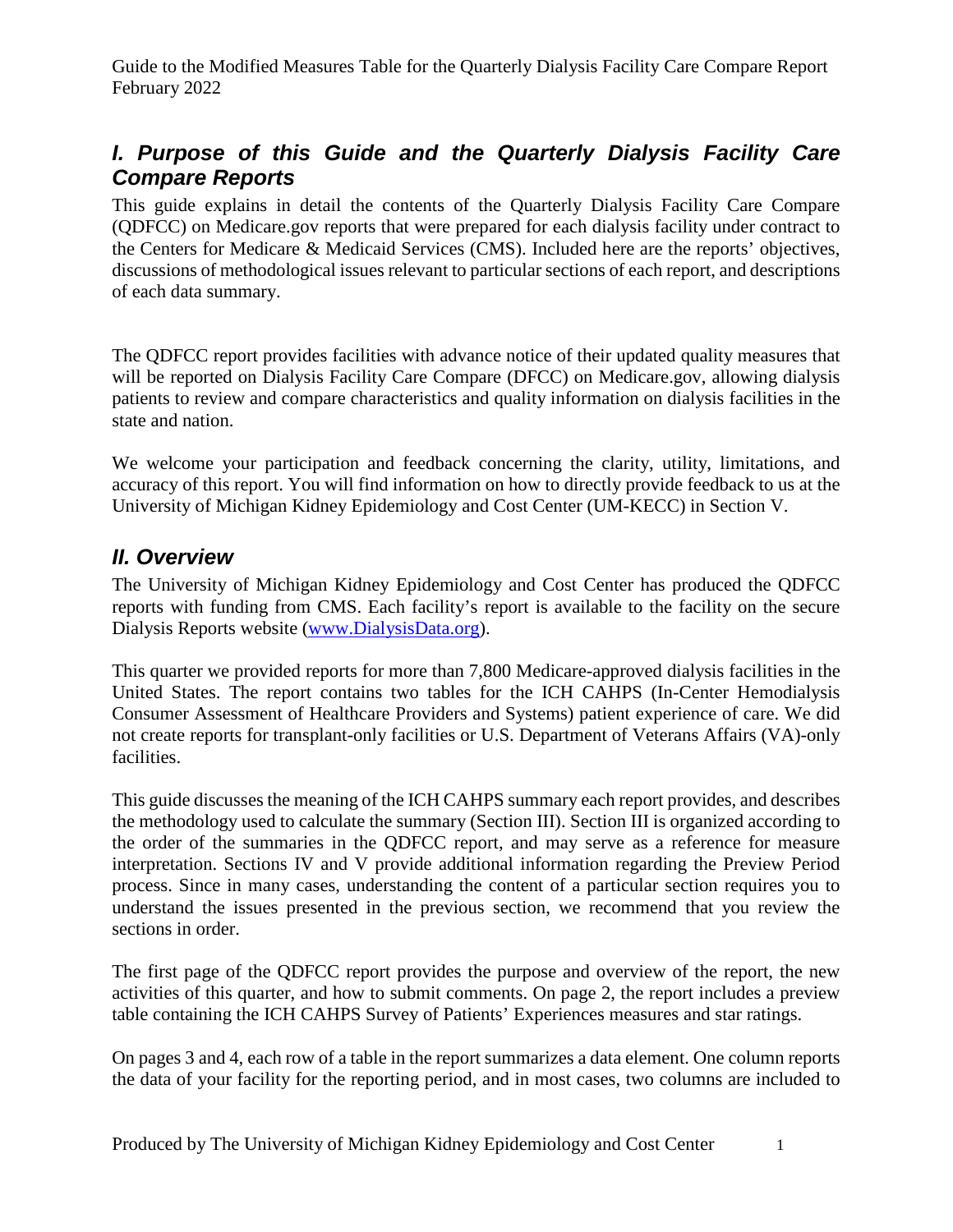Guide to the Modified Measures Table for the Quarterly Dialysis Facility Care Compare Report February 2022

report the corresponding geographical summaries, including averages for your facility's state and the entire nation.

The quality measures and Quality of Patient Care Star Rating have not been reported this quarter. Only the ICH CAHPS Survey of Patients' Experiences measures and star ratings have been updated, using 2020 fall and 2021 spring data.

# <span id="page-3-0"></span>*III. PATIENT EXPERIENCE OF CARE BASED ON ICH CAHPS SURVEY 10/16/2020 – 01/08/2021 AND 04/16/2021 – 07/09/2021*

The ICH CAHPS Survey is intended to measure in-center hemodialysis patients' perspectives on the care they receive at dialysis facilities. The survey is administered twice a year (once in the spring and once in the fall). It contains a total of 62 questions. Questions were chosen to reflect aspects of the in-center dialysis experience that are important to patients. Table 1 reports the results for three rating measures and three multi-item or "composite" measures. The data include the two most recent semi-annual surveys. The measures reported in Table 1 have been developed and calculated by RTI. A copy of the questionnaire can be found on the ICH CAHPS Survey web site, [https://ichcahps.org.](https://ichcahps.org/)

The ICH CAHPS Survey of Patients' Experiences Overall Star Rating will be calculated and reported as a separate Star Rating from the Quality of Patient Care Star Rating. Current measure specifications are available at:

<https://ichcahps.org/Survey-and-Protocols.aspx>

The ICH CAHPS Star Rating Technical Notes are available at: https://ichcahps.org/ICHCAHPS\_Star\_Rating\_Methodology\_Report\_Q21.docx

#### Which patients are included?

Dialysis facility patients are eligible to participate if they meet the following criteria:

- 18 years or older on the last day of the sampling window for the semiannual survey;
- Still living as of the last day of the sampling window for the semiannual survey;
- Received in-center hemodialysis on an outpatient basis from their current facility for three months or longer; not currently residing in an institution, such as a residential nursing home or other long-term care facility, or a jail.

The ICH CAHPS survey is administered either to a random sample of adult patients or to all patients at each dialysis facility, depending upon the total number of patients at the facility. Only patients who get in-center hemodialysis can participate in the survey; home or peritoneal dialysis patients are excluded from the survey.

#### How are scores calculated?

The rating scores are based on single items in the survey, each of which has a response set from 0 to 10. Scores are calculated based on the proportion of patients that answered with the two most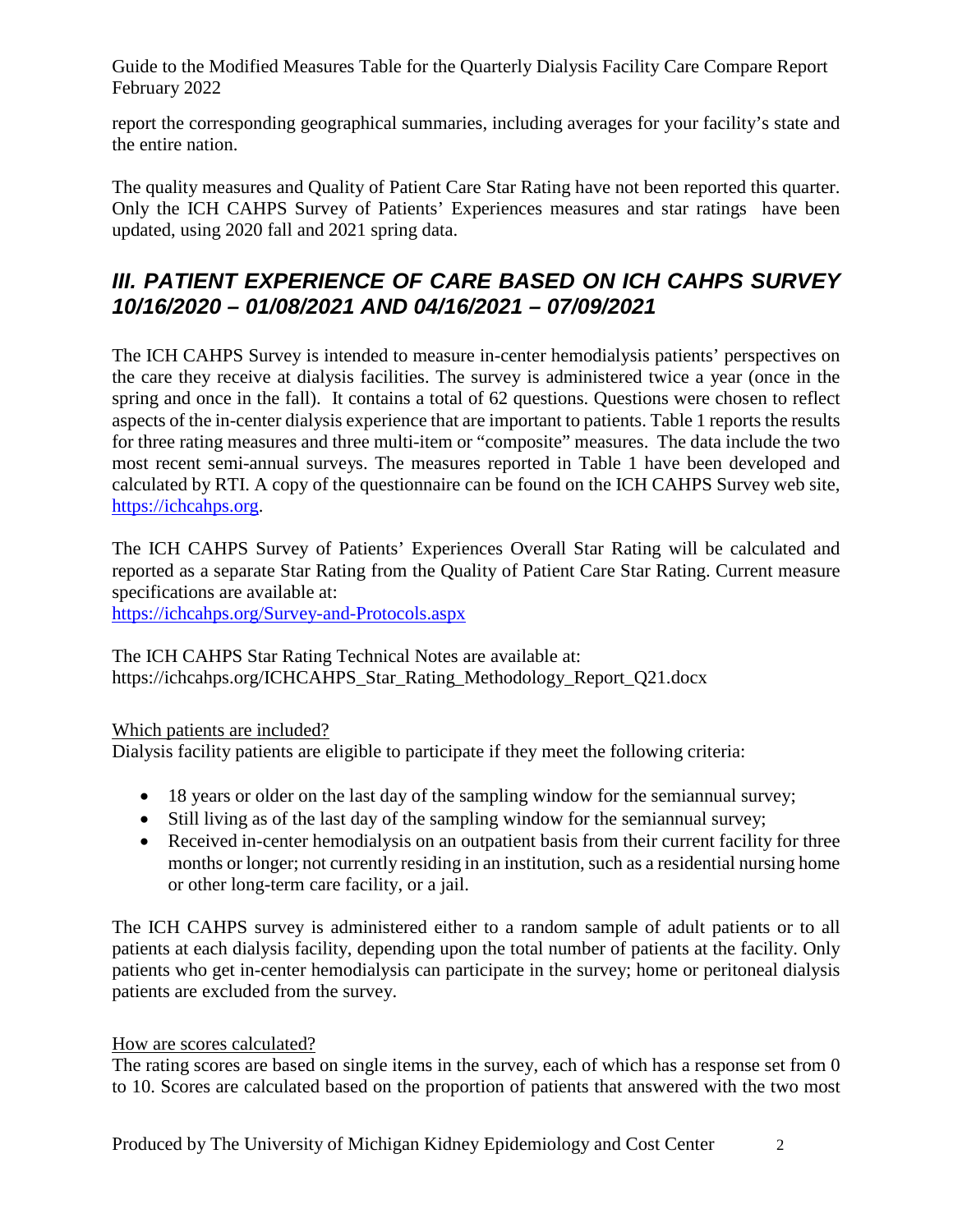Guide to the Modified Measures Table for the Quarterly Dialysis Facility Care Compare Report February 2022

favorable responses, "9" or "10", two middle favorable responses "7" or "8" and seven least favorable responses "0-6". These results are publicly reported at the level of the dialysis facility.

The calculation for the composite scores is more complex. The scores for a facility are the average of the proportion of respondents who provided the most favorable (top box), least favorable (bottom box) or mid-range responses to each question included in each composite. The responses that are coded as the most favorable, least favorable, and mid-range will vary by question.

#### Number of Completed Surveys (1a)

The number of completed surveys from patients at the facility who met the inclusion criteria detailed above. Patients are assigned to the facility based on information in CROWNWeb. If the data in CROWNWeb show that a patient only visited one in-center hemodialysis facility during the sampling window, the patient is assigned to that facility. Patients who had visits to more than one facility during the sampling window are assigned to a facility using a variety of rules which take into account the number of visits the individual made to each facility and consider whether the facility is in the same state as the state in which the respondent lives.

#### Response Rate (1b)

The proportion of patients who completed the survey (1a) out of those who were offered the survey.

#### Percent of Patients reporting- Nephrologists' communication and caring (1c)

The proportion of patients who provided the most [middle or least] favorable responses to questions included in this composite measure are shown in the Always [Sometimes or Never, respectively] category. The scores for a facility are the average of the proportion of respondents who provided the most [middle or least] favorable responses to each question included in each composite (survey questions 3, 4, 5, 6, 7, 9).

#### Percent of Patients reporting- Quality of dialysis center care and operations (1d)

The proportion of patients who provided the most [middle or least] favorable responses to questions included in this composite measure are shown in the Always [Sometimes or Never, respectively] category. The scores for a facility are the average of the proportion of respondents who provided the most [middle or least] favorable responses to each question included in each composite (survey questions 10, 11, 12, 13, 14, 15, 16, 17, 21, 22, 24, 25, 26, 27, 33, 34, 43).

#### Percent of Patients reporting- Providing information to patients (1e)

The proportion of patients who provided the most [least] favorable responses to questions included in this composite measure are shown in the Yes [No] category. The scores for a facility are the average of the proportion of respondents who provided the most [least] favorable responses to each question included in each composite (survey questions 19, 28, 29, 30).

#### Percent of Patients reporting- Rating of the nephrologist (1f)

The proportion of patients who provided the most (9 or 10) [middle (7 or 8) or least (0-6)] favorable response to question 8 on the survey receive a measure rating of Always [Sometimes or Never, respectively].